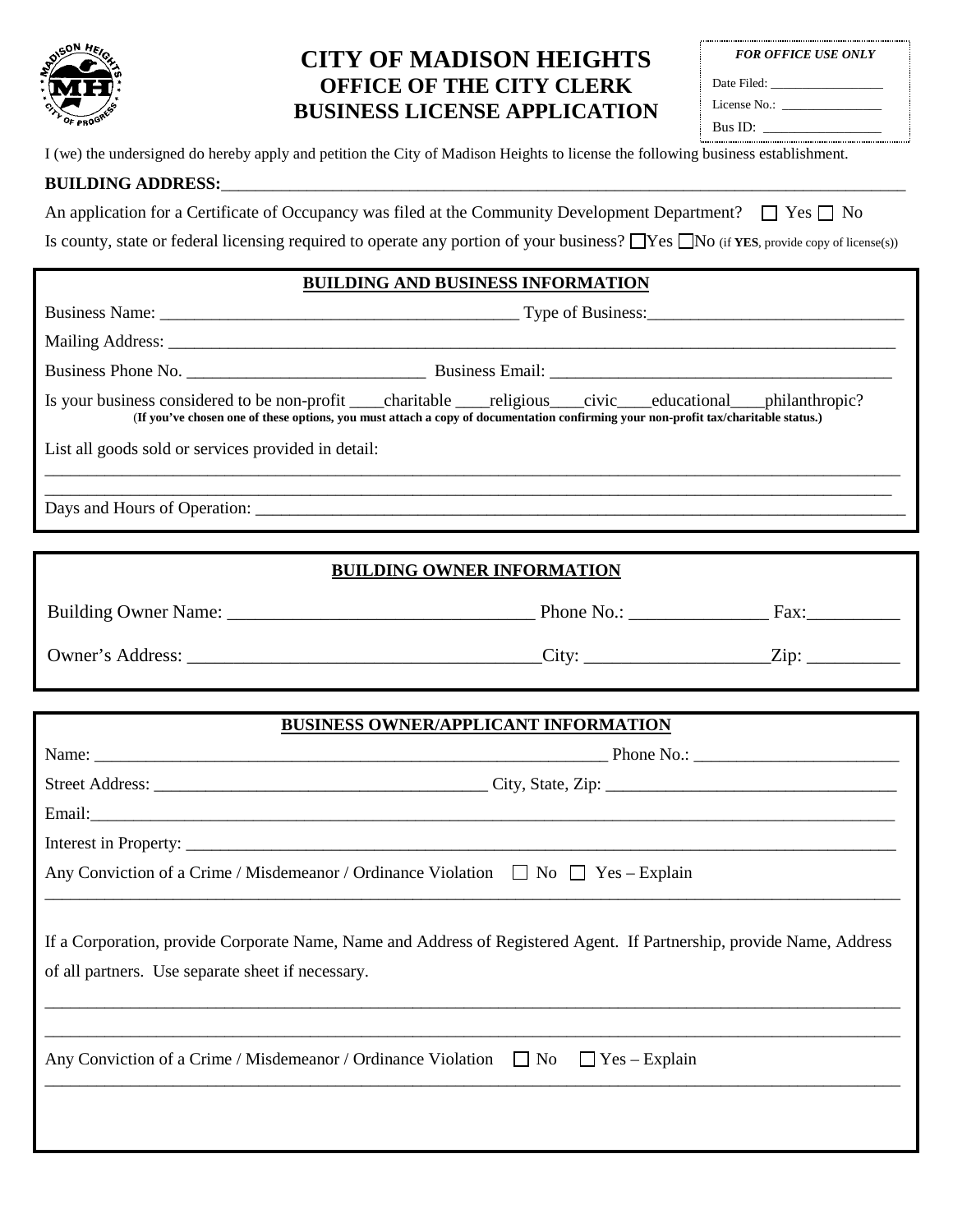#### **MANAGER'S INFORMATION**

| Name:                                                                                               | Phone No.: $\qquad \qquad$ |
|-----------------------------------------------------------------------------------------------------|----------------------------|
|                                                                                                     |                            |
|                                                                                                     |                            |
|                                                                                                     |                            |
| Any Conviction of a Crime / Misdemeanor / Ordinance Violation $\Box$ No $\Box$ Yes - Explain $\Box$ |                            |

# FOR THE APPLICANT:

The issuance of a business license is a multi-step process involving approvals from several different departments. A Business License will not be issued until all required approvals are complete. I agree that I will not occupy this structure, or operate any business therein, prior to issuance of a business license and that to do so is a violation of the Madison Heights City Code and may result in my prosecution. By my signature, I authorize the city, its agents and employees to seek information and conduct an investigation into the truth of the statements set forth in the application and the qualification of the applicant for the license. I hereby certify that I have read and understand all the information on this application and that the information that I have provided herein is complete and true to the best of my knowledge.

| Printed Name                                                         |             |                                                                                                                        |  |  |
|----------------------------------------------------------------------|-------------|------------------------------------------------------------------------------------------------------------------------|--|--|
|                                                                      | <b>Fees</b> | <u> 1989 - Johann Barbara, marka a shekara ta 1989 - Ann an tsaran a shekara tsa 1989 - Ann an tsaran 1989 - Ann a</u> |  |  |
|                                                                      |             |                                                                                                                        |  |  |
|                                                                      |             |                                                                                                                        |  |  |
|                                                                      |             |                                                                                                                        |  |  |
| <b>General Business License</b><br>\$100.00<br>Caregiver<br>\$300.00 |             | <u> 1980 - An de Amerikaansk kommunister (* 1980)</u>                                                                  |  |  |
| OFFICE USE ONLY                                                      |             |                                                                                                                        |  |  |
|                                                                      |             |                                                                                                                        |  |  |
| <b>APPROVALS FOR ISSUE:</b>                                          | <b>DATE</b> |                                                                                                                        |  |  |
|                                                                      |             |                                                                                                                        |  |  |
| POLICE DEPT.                                                         |             |                                                                                                                        |  |  |
| FIRE DEPT.                                                           |             |                                                                                                                        |  |  |
| C.D. DEPT.                                                           |             | <b>BUSINESS LICENSE ISSUED:</b>                                                                                        |  |  |
|                                                                      |             |                                                                                                                        |  |  |